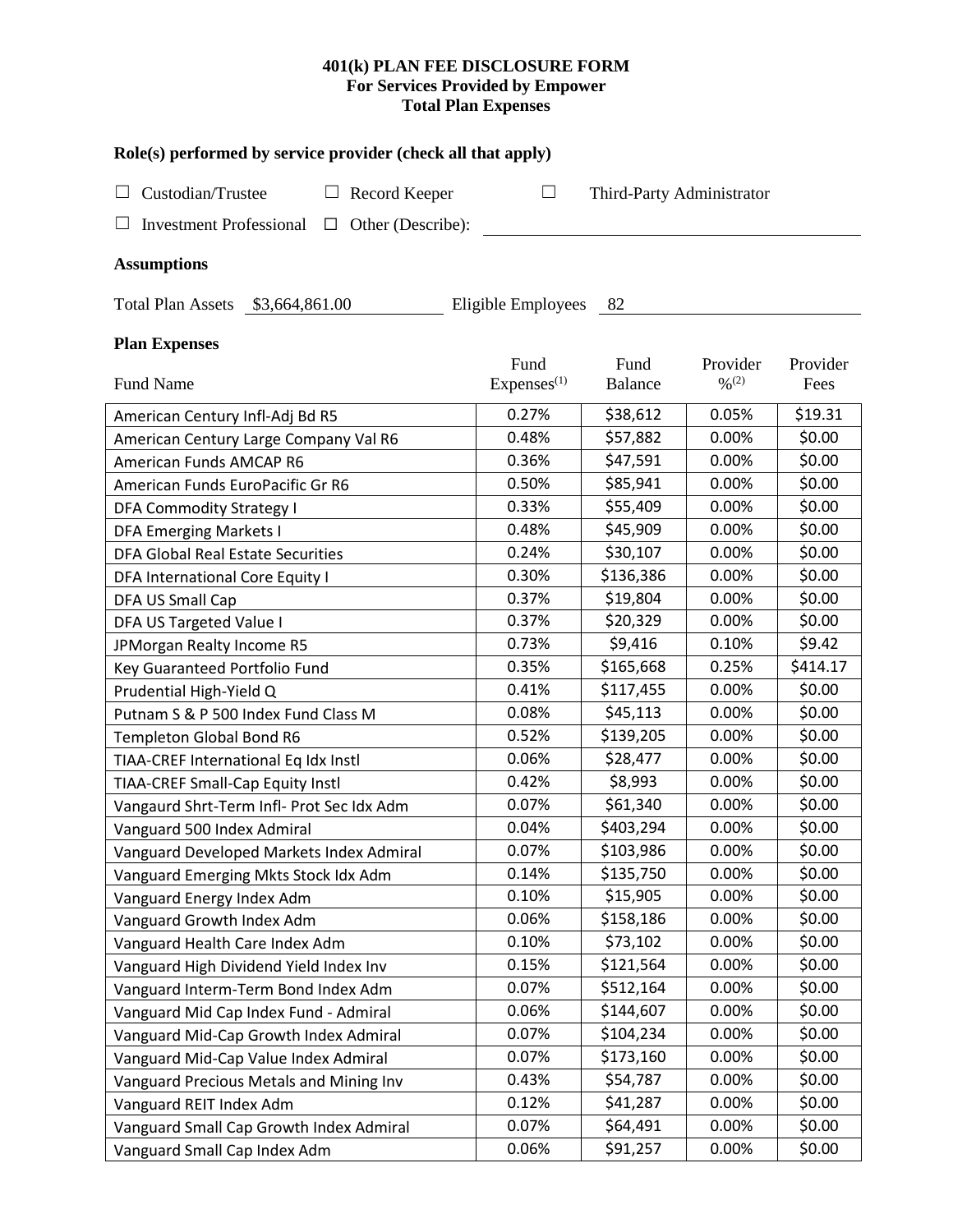| Vanguard Small Cap Value Index Admiral                               | 0.07% | \$112,396 | 0.00% | \$0.00      |  |
|----------------------------------------------------------------------|-------|-----------|-------|-------------|--|
| Vanguard Total World Stock Index Inv                                 | 0.21% | \$9,911   | 0.00% | \$0.00      |  |
| Vanguard Utilities Index Adm                                         | 0.10% | \$63,087  | 0.00% | \$0.00      |  |
| Vanguard Value Index Adm                                             | 0.06% | \$168,056 | 0.00% | \$0.00      |  |
| Provider fees paid from Fund Expenses<br>\$442.89                    |       |           |       |             |  |
|                                                                      |       |           |       |             |  |
| Provider fees deducted from participant accounts or paid by employer |       |           |       | \$27,619.00 |  |

# Total ("all-in") plan expenses **\$33,701.44**

(1) Fund Expenses include the fund's expense ratio plus any "wrap" fee charged by the provider. The expense ratio is determined through an annual calculation, where a fund's operating expenses are divided by the average dollar value of its assets under management. Fund Expenses lower investor returns.

(2) Provider % includes revenue sharing paid to the provider by the investment fund or wrap fees added by the provider. These expenses lower investor returns.